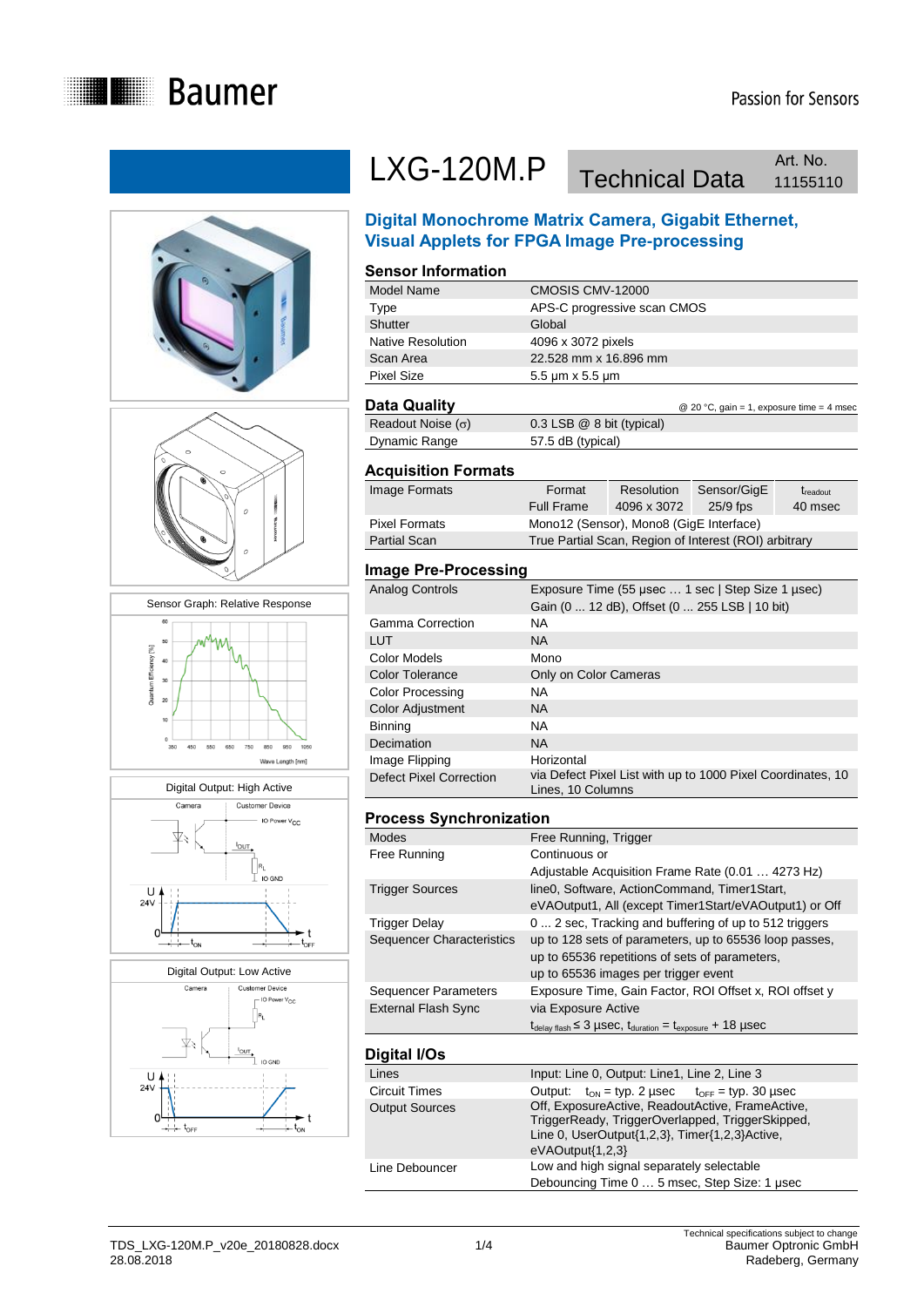



## TDS\_LXG-120M.P\_v20e\_20180828.docx 2/4<br>28.08.2018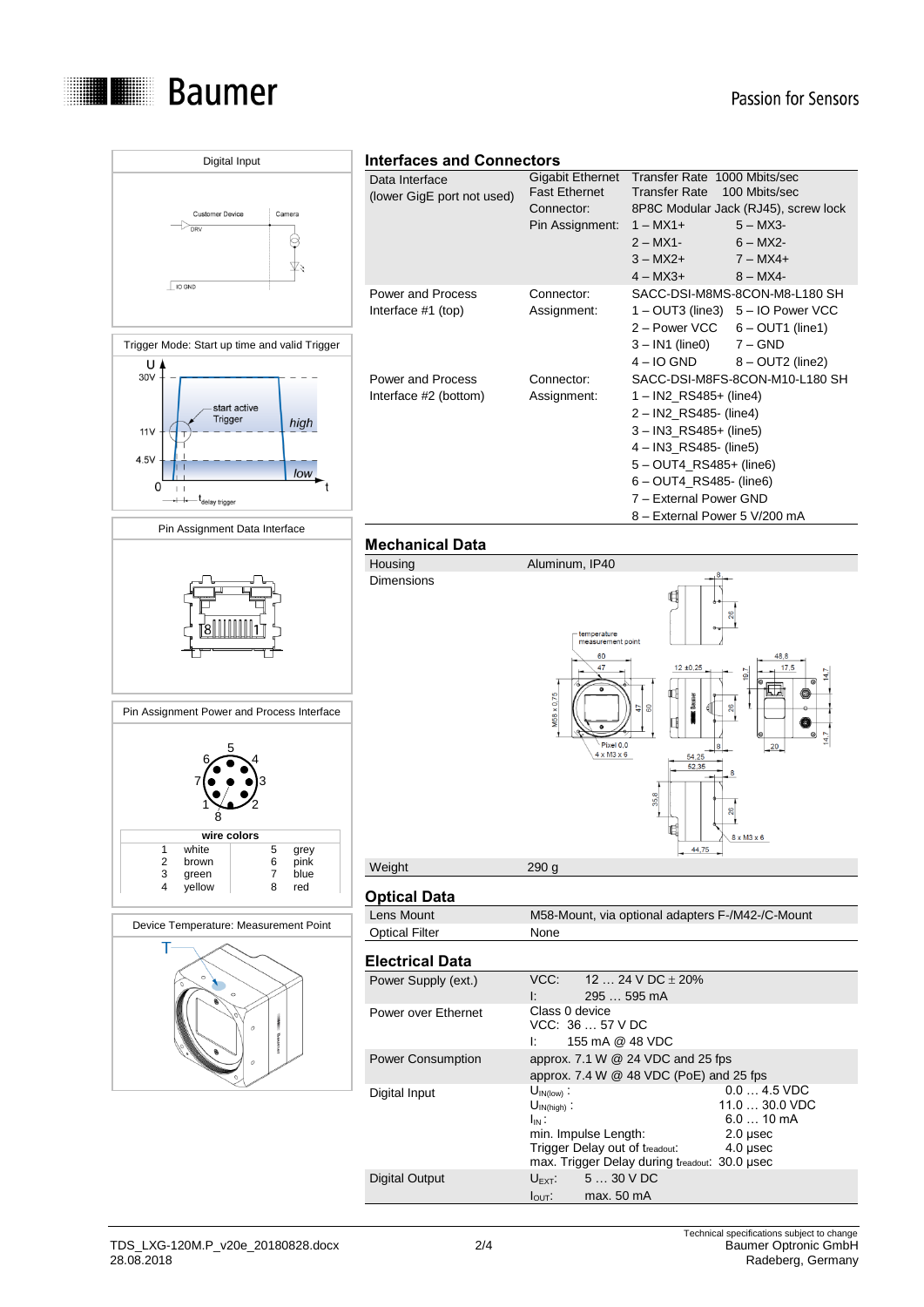





| <b>LED Signalling</b>                                                               |                                                                                         |                                                                                                                                                                                                                                                          |  |
|-------------------------------------------------------------------------------------|-----------------------------------------------------------------------------------------|----------------------------------------------------------------------------------------------------------------------------------------------------------------------------------------------------------------------------------------------------------|--|
| Camera LED                                                                          | Green on<br>Green blinking<br>Red on<br>Red blinking<br>Yellow                          | Power on, link good<br>Power on, no link<br>Error<br>Warning<br>Readout active                                                                                                                                                                           |  |
| RJ45 LEDs                                                                           | Green on<br>Green blinking<br>Amber on<br>Amber blinking                                | Link on<br>Link activity<br>GigE speed<br>100 Mb speed                                                                                                                                                                                                   |  |
| <b>Environmental Data</b>                                                           |                                                                                         |                                                                                                                                                                                                                                                          |  |
| Storage Temperature                                                                 | $-10 °C  +70 °C$                                                                        |                                                                                                                                                                                                                                                          |  |
| <b>Operating Temperature</b>                                                        | +5°C  +50 °C @ T= Measurement Point<br>Ambient temperature above 50 °C requires cooling |                                                                                                                                                                                                                                                          |  |
| Int. Temperature Sensor<br>Humidity                                                 | 0 °C  +85 °C accuracy: ±1 K<br>10 %  90 % non-condensing                                |                                                                                                                                                                                                                                                          |  |
| Conformity                                                                          | RoHS, REACh, CE                                                                         |                                                                                                                                                                                                                                                          |  |
|                                                                                     |                                                                                         |                                                                                                                                                                                                                                                          |  |
| Network Interface Data                                                              |                                                                                         |                                                                                                                                                                                                                                                          |  |
| Network Interface                                                                   | Gigabit Ethernet<br><b>Fast Ethernet</b>                                                | 1000BASE-T 1000 Mbits/sec<br>100 BASE-T<br>100 Mbits/sec                                                                                                                                                                                                 |  |
| Link Aggregation                                                                    |                                                                                         | According to 802.3ad, static configuration                                                                                                                                                                                                               |  |
| <b>Ethernet IP Configuration</b>                                                    | Persistent IP, DHCP, LLA                                                                |                                                                                                                                                                                                                                                          |  |
| Packet Size                                                                         |                                                                                         | 576  9000 Byte, Jumbo frames supported                                                                                                                                                                                                                   |  |
| GigE Vision <sup>®</sup> Features (in compliance with GigE Vision <sup>®</sup> 1.2) |                                                                                         |                                                                                                                                                                                                                                                          |  |
| Events<br>Transmission via Asynchronous<br>Message Channel                          |                                                                                         | GigEVisionError, HeartbeatTimeOut, EventLost,<br>EventDiscarded, Line{0,1,2,3}RisingEdge,<br>Line{0,1,2,3}FallingEdge, Action1, ExposureStart,<br>ExposureEnd, FrameStart, FrameEnd, TriggerReady,<br>TriggerOverlapped, TriggerSkipped, Timer{1,2,3}End |  |
| Frame Counter                                                                       | up to $2^{32}$                                                                          |                                                                                                                                                                                                                                                          |  |
| Lost Frame Counter                                                                  |                                                                                         | up to $2^{24}$ – 1, counts discarded images when FIFO is full                                                                                                                                                                                            |  |
| Payload Size                                                                        | 4  4.194.516 Byte                                                                       |                                                                                                                                                                                                                                                          |  |
| <b>Transmission Delay</b>                                                           | $0.2^{32}$ -1 Ticks (1 Tick = 8 nsec)                                                   |                                                                                                                                                                                                                                                          |  |
| Timestamp<br>Packet Delay                                                           | 64 bit<br>$0.2^{32}$ -1 Ticks (1 Tick = 8 nsec)                                         |                                                                                                                                                                                                                                                          |  |
| Packet Resend                                                                       | Resend Buffer:                                                                          | 240 MB (16 Images)                                                                                                                                                                                                                                       |  |
|                                                                                     |                                                                                         |                                                                                                                                                                                                                                                          |  |
| GenlCam™ Features                                                                   | (in compliance with SFNC 2.1.0)                                                         |                                                                                                                                                                                                                                                          |  |
| Timer                                                                               | Timer Selector: Timer 1  3<br>i imer i riggersource:<br>TimerDelay:                     | Off, Line0, Software, Action1, TriggerSkipped<br>ExposureStart, ExposureEnd, FrameStart, FrameEnd,<br>0 µsec  2 sec, Step Size: 1 µsec<br>TimerDuration: 10 usec  2 sec, Step Size: 1 usec                                                               |  |
| <b>User Sets</b>                                                                    | <b>Factory Settings:</b><br>Freely Programmable:<br>Parameters:                         | Default (read only)<br>UserSet1, UserSet2, UserSet3<br>any user definable Parameter                                                                                                                                                                      |  |
| <b>Acquisition Abort</b>                                                            | Delay up to 69 msec                                                                     |                                                                                                                                                                                                                                                          |  |
| <b>Vendor Specific Features</b>                                                     |                                                                                         |                                                                                                                                                                                                                                                          |  |
| DSNU / PRNU (FPN)                                                                   | Based on offset / gain per column                                                       |                                                                                                                                                                                                                                                          |  |
| Correction<br>High Dynamic Range<br>(HDR)                                           |                                                                                         | Piecewise linear response, up to 90 dB                                                                                                                                                                                                                   |  |
| <b>Burst Mode</b>                                                                   | <b>NA</b>                                                                               |                                                                                                                                                                                                                                                          |  |
| eVA Applet Enable                                                                   | On / Off                                                                                |                                                                                                                                                                                                                                                          |  |